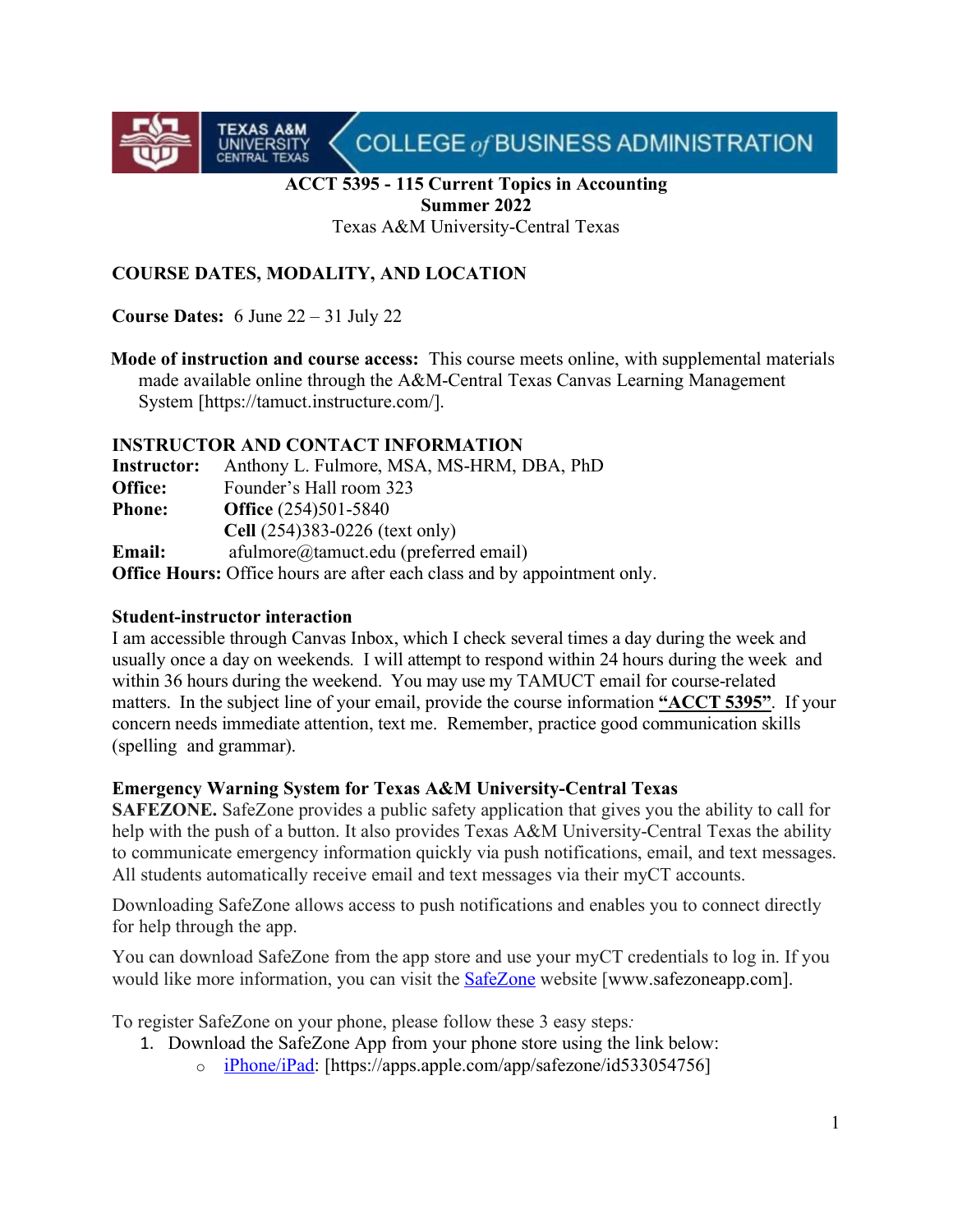o [Android Phone / Tablet](https://play.google.com/store/apps/details?id=com.criticalarc.safezoneapp)

[https://play.google.com/store/apps/details?id=com.criticalarc.safezoneapp]

- 2. Launch the app and enter your myCT email address (e.g.  $\{\text{name}\}\langle\omega\rangle$  tamuct.edu)
- 3. Complete your profile and accept the terms of service

# **COURSE INFORMATION Course Overview and description**

Explore selected topics of current interest in financial accounting.

# **Course Objective**

- In this course, you will apply and synthesize accounting concepts related to financial accounting, applications, and financial statements presentations. You will apply accounting research tools to current and emerging accounting issues, integrate accounting theory and practice through research, and demonstrate the ability to make sound financial decisions. The successful student, upon completion of this course, will be expected to have achieved the following in this course:
- 1. Integrate prior accounting knowledge in making sound financial decisions.
- 2. Analyze case studies using financial and business data to produce reports.
- 3. Evaluate current and emerging ethical and regulatory issues.
- 4. Apply problem-solving skills to diverse accounting including situations international settings.

# **Required Reading and Textbook(s)**

1. Publication Manual of the American Psychological Association, 6th Edition American Psychological Association Softcover, ISBN-13 978-1433805615



2. Skills for Accounting Research FASB Codification & elFRS Text & Cases, ISBN 9781618533159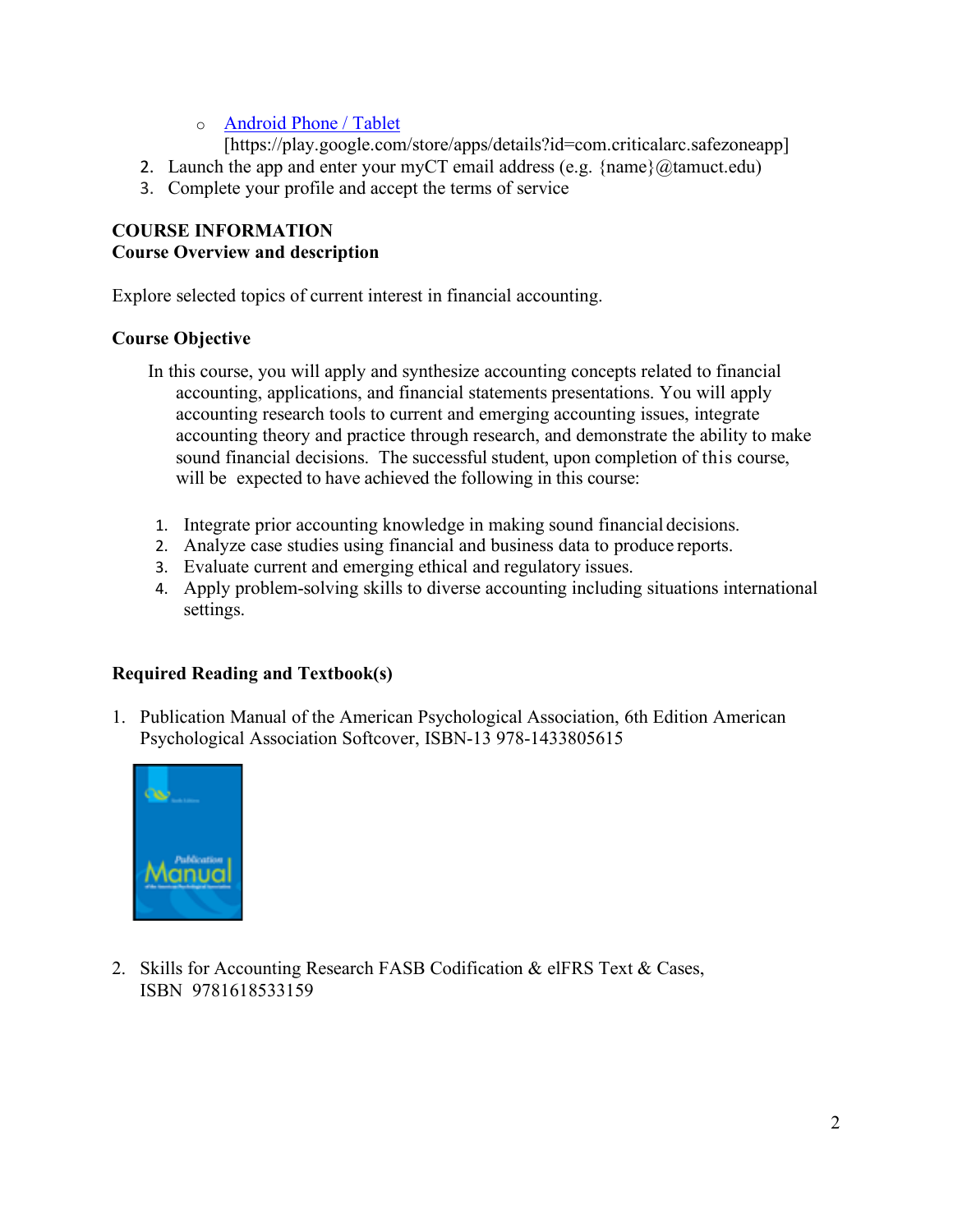

# **COURSE REQUIREMENTS**

There will be a variety of graded and non-graded activities throughout the semester. Each activity will assess your command of the material as well as your understanding of the course goals and concepts. Activities are assigned and completed during the class period unless otherwise noted and cannot be turned in late or if classes are missed.

**Case Studies:** Several written case studies will be completed during the course.

**Research Project:** The purpose of the project is to reinforce skills that are essential for professional success. Specifically, the project will require students to research their selected topics, summarize the information they collect, and communicate their findings in an effective manner. There are two types of projects that would be acceptable for this assignment:

1. **Discussion of an Emerging Issue in the Profession** –Students will be required to identify an emerging issue pertaining to the accounting profession. For example, what is the issue, and why is it important? What events led to the change in standards/laws/regulations? What groups are responsible for developing/implementing the proposed change? What are the expected benefits/costs of the proposed change, and who is expected to be impacted?

 I am willing to consider a broad range of topics. However, all topic proposals must be approved in advance. Each student will be required to provide a one-page proposal describing the topic they have selected. Topics will be approved on a first-come, first-served basis - duplicate topics will not be permitted. **At the end of the semester, each group will provide a 3,000-word paper and a 15-minute in-class presentation.** The written report should include in-text citations where needed and a complete reference list.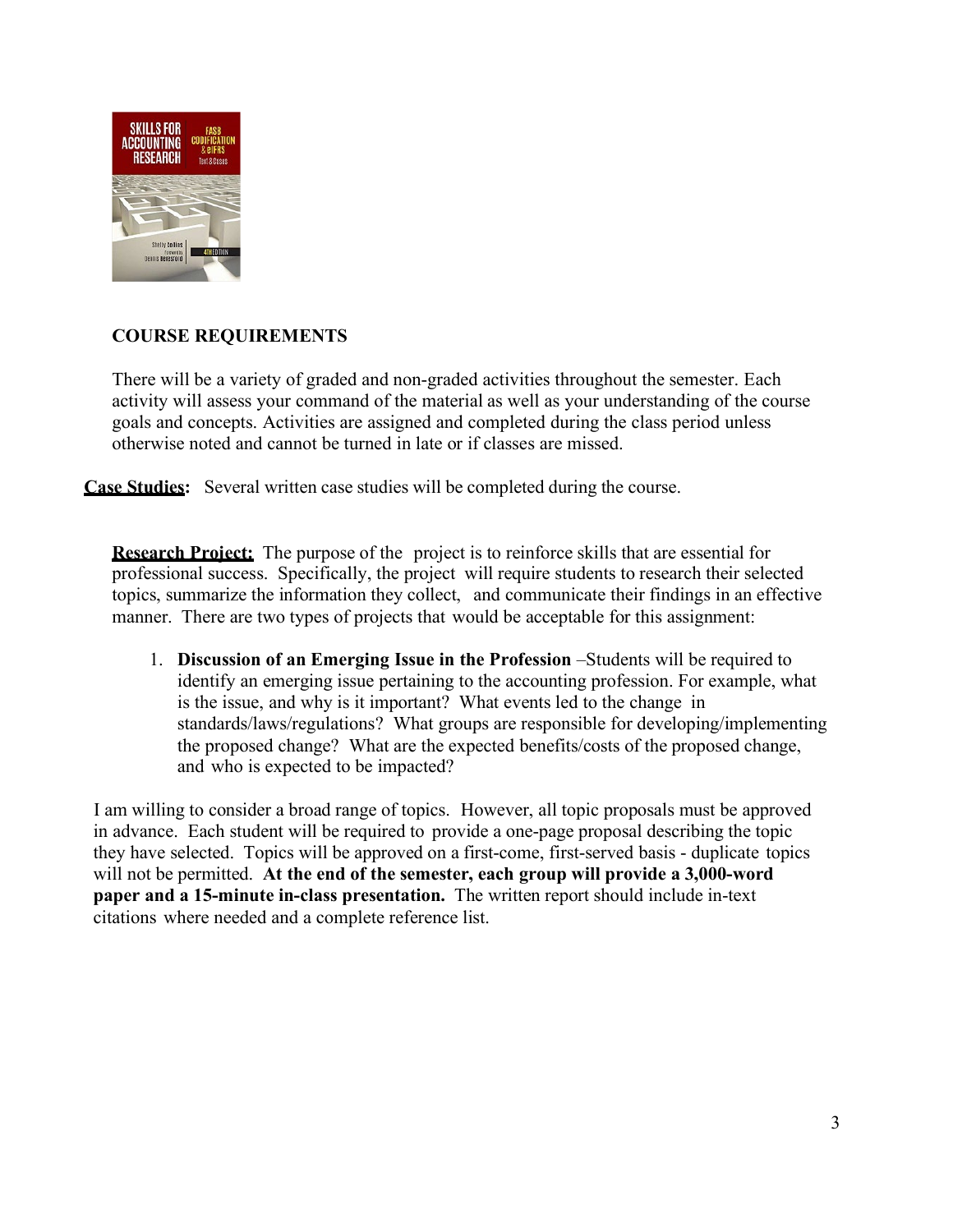# **Grading Criteria Rubric and Conversion**

Students earn their course grades by completing scheduled assignments; no extra credit assignments are given. To satisfactorily pass this course, students must complete each of the graded items listed below. Failure to submit appropriate documents for scoring in each category will result in a failing grade.

| <b>Course Element</b>                             |       |                | <b>Percent of Course Grade</b> |      |  |
|---------------------------------------------------|-------|----------------|--------------------------------|------|--|
| Case Studies                                      |       |                |                                | 60%  |  |
| Research Paper                                    |       |                |                                | 30%  |  |
| Discussion                                        |       |                |                                | 10%  |  |
|                                                   |       |                | Total                          | 100% |  |
| <b>Grade Equivalents:</b>                         |       |                |                                |      |  |
| <b>If Grade is Computed</b><br><b>Numerically</b> |       |                | If Grade is Computed by Letter |      |  |
| $90.0 - 100 \% = A$                               |       | $A =$          | 95%                            |      |  |
| $ 80.0 - 89.9\%  = B$                             |       | $B =$          | 85%                            |      |  |
| $70.0 - 79.9\%$                                   | $= C$ | $C =$          | 75%                            |      |  |
| $60.0 - 69.9\%$                                   | $= D$ | $D =$          | 65%                            |      |  |
| $ 0 - 59.9\% $                                    | $=$ F | $\mathrm{F} =$ | $0\%$                          |      |  |

## **Posting of Grades**

Grades will be posted on the Canvas Grade book (turn-around time for grades to be posted is 7 days). I rely on the definition of grading marks provided by Texas A & M University-Central Texas Catalog to provide a classification of grades. *"The grade of "A" is given for outstanding achievement to a relatively small number of excellent scholars. The grade of "B" represents good achievement. The grade of "C" is given for average achievement and the grade of "D" for poor but passing work. The grade of "F" denotes failure and is given for unsatisfactory work."*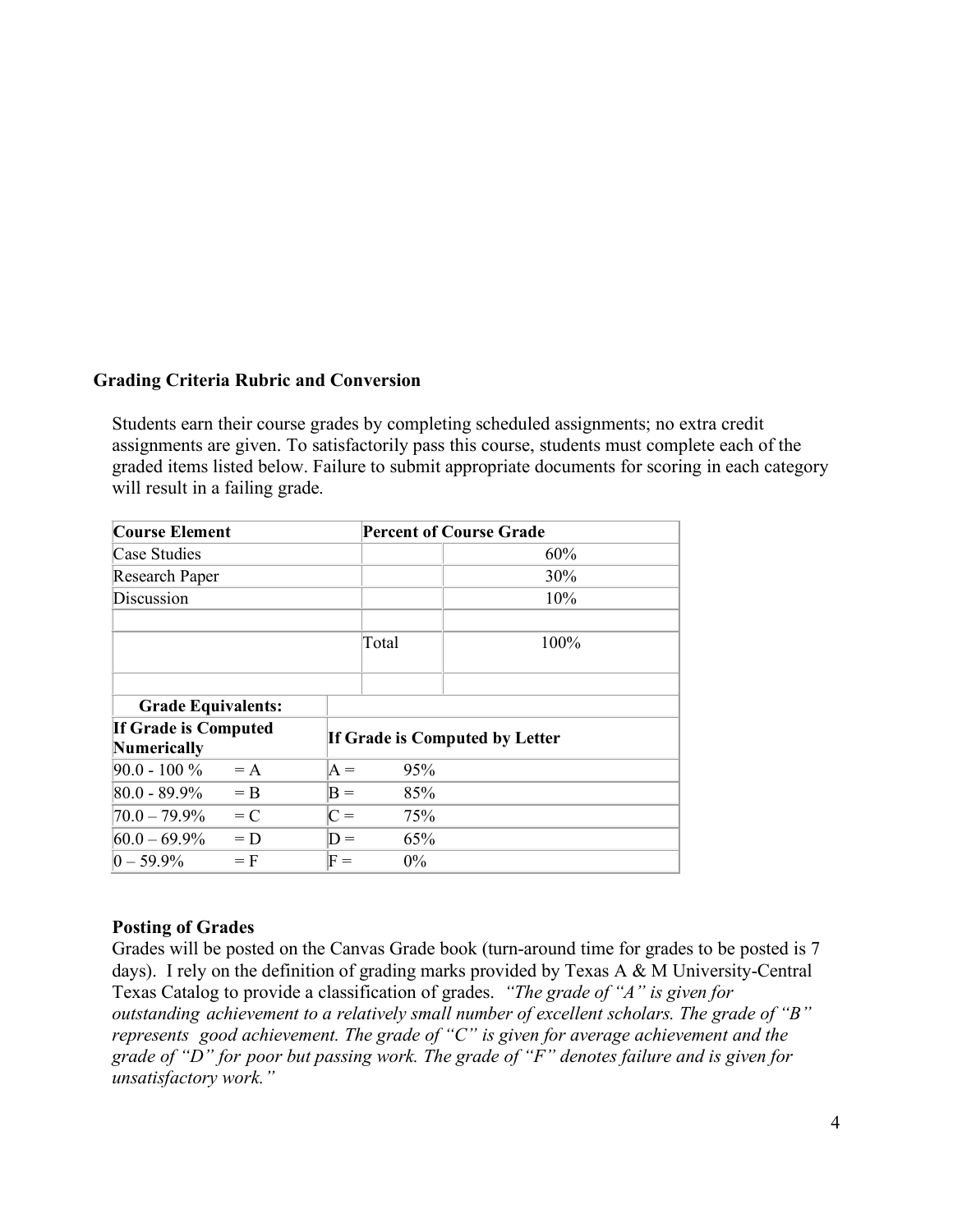# **COURSE OUTLINE AND CALENDAR**

## **Weeks 1 and 2**

## **Readings**

- PWC website. (n.d.). Retrieved from https:/[/www.pwc.com/us/en/cfodirect/issues/accounting](http://www.pwc.com/us/en/cfodirect/issues/accounting-)reporting.html
- Purdue University. (n.d.). Format for written case analysis*.* Retrieved fro[m http://users.ipfw.edu/todorovz/caseformat.doc](http://users.ipfw.edu/todorovz/caseformat.doc)

### **A Codification Exercise on the Reporting of Discontinued Operations**

Read the following case study:

McNellis, C. J. (2018). Dynamic divestures: A codification exercise on the reporting of discontinued operations. *Issues in Accounting Education, 33*(1), 53–63.

### **Case Requirements:**

- During the first week of 20X8, Dynamic's corporate controller, Anne Smith, prepares to initiate the closing activities for 20X7. The closing process at Dynamic is very extensive, as it includes routine activities for consolidating the activities of
- several subsidiary companies for the creation of the consolidated financial statements. Furthermore, Dynamic's reporting personnel must also address the unique complications of each acquisition and divesture.
- As Ms. Smith awaits the final financial statement numbers prepared by the reporting personnel at each subsidiary, she is anxious to determine the appropriate financial statement presentation of the three subsidiaries discussed above. Most specifically, she is curious as to whether the financial performance of each of the three subsidiaries qualifies for reporting under discontinued operations. Ms. Smith has asked you to review the intricacies of ZD Consulting, Hope Industries, and AM Mining Operations to determine which type of reporting (i.e., continuing operations versus discontinued operations) is appropriate for each subsidiary on Dynamic's consolidated income statement.

### **To complete the case requirements, you should perform the following tasks:**

- Consider the facts presented for each company within the case.
- Consult the FASB Accounting Standards Codification for guidance on the specific income statement presentation issue to which the controller has requested answers.
- Prepare a memo that clearly addresses the issue, discusses each company's facts, and provides a clear conclusion regarding the appropriate presentation of each company's financial information on Dynamic's consolidated income statement.

In constructing this memo, you should expect to incorporate Accounting Standards Codification references as required to support your conclusions.

Include any basic calculations used in your analysis from the data provided as part of your submission.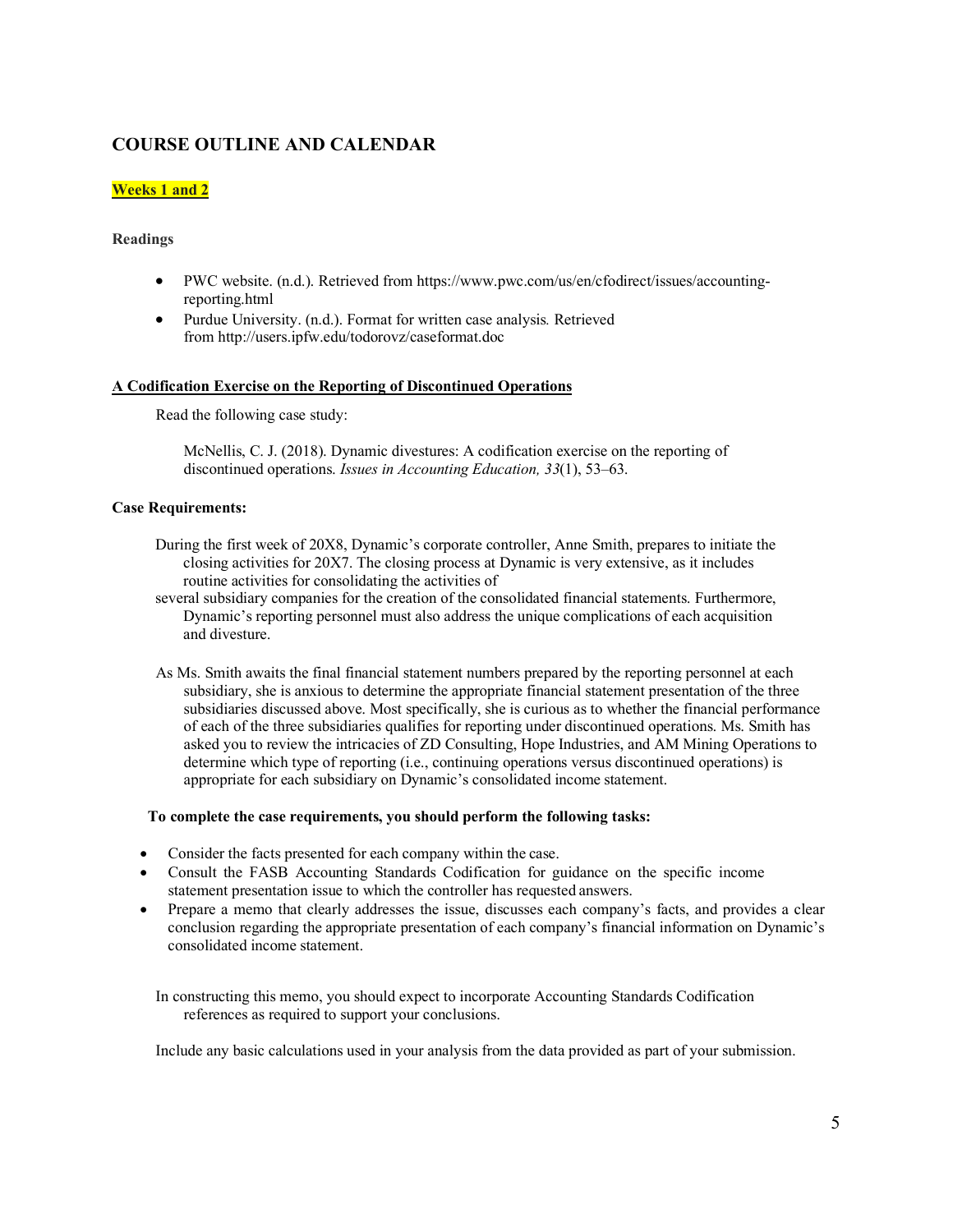- Write a paper (memo) of a minimum of six double-spaced pages, not counting the title and reference pages (which you must include).
- Copy and paste each one of the questions into your paper in bold type to ensure you have answered each of the assignment requirements.
- Use terms, evidence, and concepts from class readings, including professional business language.
- Cite at least three credible, academic, or professional sources for this assignment. The TAMUCT Library is a great place to find resources, as well as the FASB Codification.
- Format your paper according to APA Requirements.

## **Weeks 3 and 4**

#### **Toshiba's Creative Accounting for Construction Contracts**

#### **Read the following case study**:

Dugar, A., & Gujarathi, M. R. (2018). Toshiba's creative accounting for construction contracts**.**  *Issues in Accounting Education, 33*(3), 117–134.

### **Case Requirements:**

The FASB and the IASB have issued a joint standard on revenue recognition. Although the standard is not applicable to years discussed in the case, the substantive guidance for accounting on long-term contracts was not changed. Therefore, address all the requirements below, including FASB codification references, in accordance with the new U.S. standard (Toshiba follows U.S. GAAP). Read the requirements carefully and answer each part of the following requirements.

#### *Requirement 1:*

Are Toshiba's accounting policies for long-term construction contracts—as described in the accounting policies section of the case—consistent with the U.S. GAAP? Cite authoritative pronouncements from the Accounting Standards Codification (ASC) in support of your answer. Your response should focus on Toshiba's choice of accounting policies rather than its implementation of those policies.

#### *Requirement 2:*

For Project G, the \$114 million and \$107 million discrepancies were treated as ''uncorrected misstatements'' and hence were not disclosed. Under U.S. GAAP, is non-disclosure of unresolved differences in opinion between a company's management and its auditors permissible? On what criterion should the decision to disclose (or not disclose) the unresolved differences be based? Explain.

#### **Assignment Paper Requirements:**

- Write a paper (memo) of a minimum of six double-spaced pages, not counting the title and reference pages (which you must include).
- Copy and paste each one of the questions into your paper in bold type to ensure you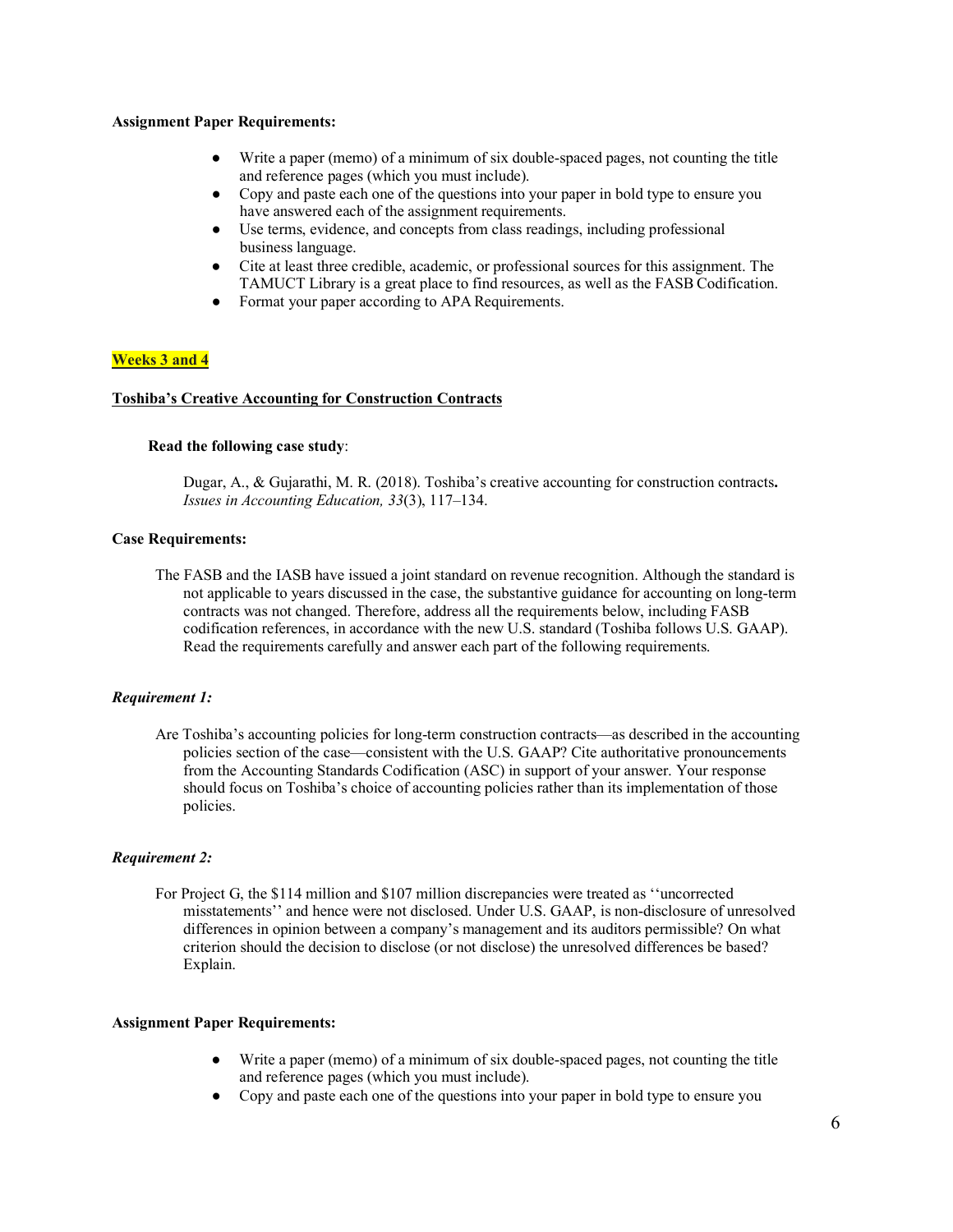have answered each of the assignment requirements.

- Use terms, evidence, and concepts from class readings, including professional business language.
- Cite at least three credible, academic, or professional sources for this assignment. The TAMUCT Library is a great place to find resources, as well as the FASB Codification.
- Format your paper according to APA Requirements.

## **Week 5**

#### **Readings**

- Hofmann, S. (2019, January/February). 5 most scandalous frauds of 2018. Retrieved from https:[//www.fraud-magazine.com/2018Top5Frauds/](http://www.fraud-magazine.com/2018Top5Frauds/)
- Vona, L. (2019, March/April). Using data analytics to find fraud under those shells. *Fraud Magazine*

#### **Fraud Risk Brainstorming at Tesla (Part 1)**

#### **Read the following case study:**

Hess, M. F., & Andiola, L. M. (2018). Fraud risk brainstorming at Tesla Motors. *Issues in Accounting Education, 33*(2), 19–34.

#### **Case Requirements:**

In a paper, address the following questions.

- □ Fraud risks related to Tesla's culture, leadership, and governance structure.
	- o How would you describe the ''tone at the top'' set by Tesla's leader, Elon Musk? How do Mr. Musk's leadership style and his ''tone at the top'' contribute to possible fraud risk at Tesla Motors?
	- o How would you describe the company's culture? How might this culture create pressures and rationalizations for fraud?
	- o Review Tesla's Code of Business Conduct and Ethics (see ''Tesla's Code of Business Conduct and Ethics''). How might any potential weaknesses in this code contribute to fraud risk at this company?
	- o Describe some possible concerns regarding Tesla's board of directors. How might these concerns create opportunities and rationalizations for fraud?
- □ Fraud risks related to Tesla's incentive structures and stock performance.
	- o To what extent are executives and employees incentivized with shares and stock options? [See Tesla's 2015 Annual Report, Item 7 Management's Discussion and Analysis (MD&A) and Item 8 Financial Statements and Supplementary Data section, Note 10.]
	- o How do these pay structures create pressures/incentives for fraud?
	- o Review Tesla's stock performance over the last two years (refer to Exhibit 3 in the article). What fraud pressures are created by this stock performance?
- $\Box$  Fraud risks indicated by the results of preliminary analytical procedures.
	- o What fraud risks may be indicated by the year-to-year comparisons of Tesla's financial statements? (Refer to Exhibits 1 and 2 in the article.) Be specific.
	- o How does the company perform relative to its peers? (Refer to Exhibit 4 in the article.) Do these ratios and trends seem reasonable? Be specific.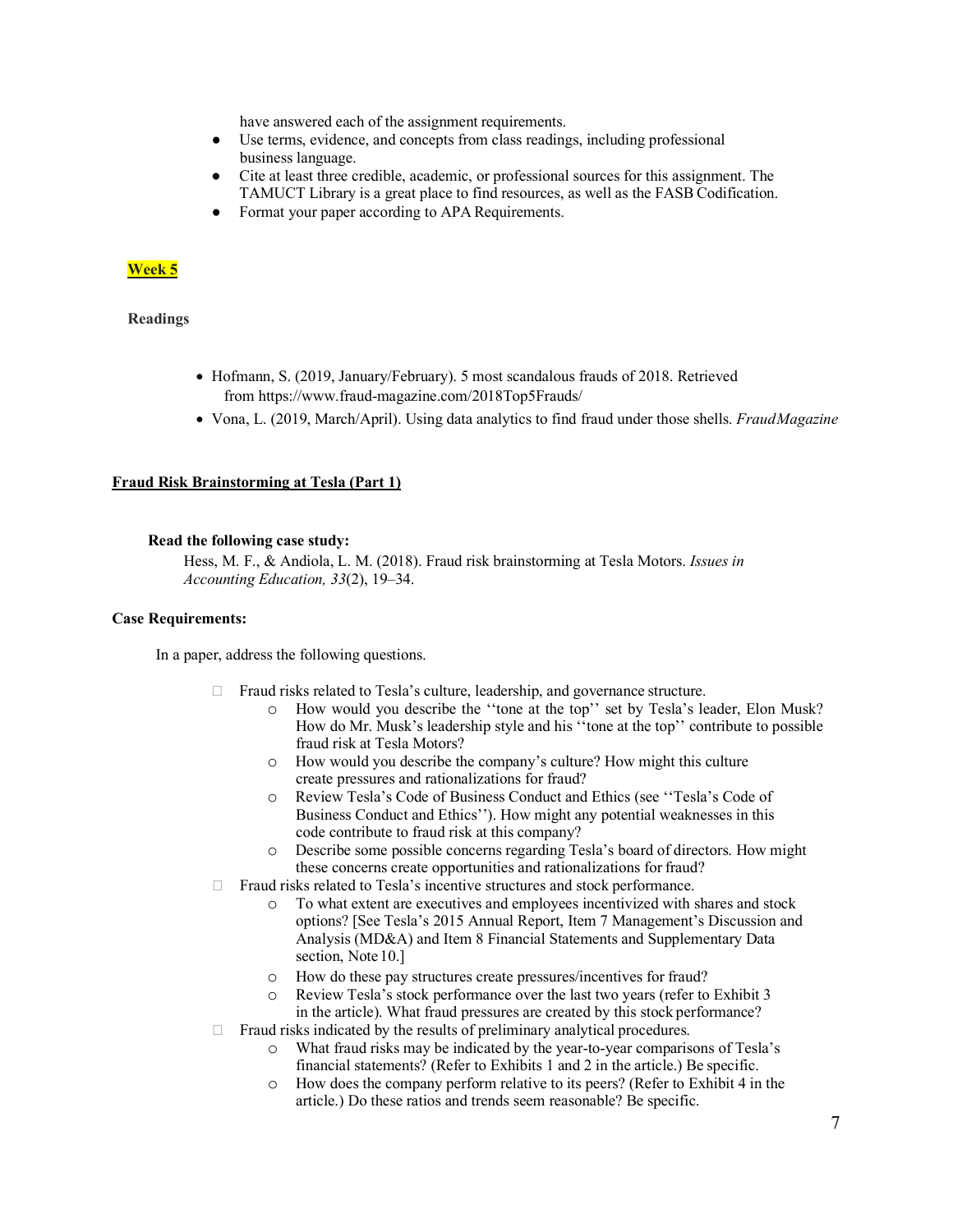- Write a paper (memo) of a minimum of six double-spaced pages, not counting the title and reference pages (which you must include).
- Copy and paste each one of the questions into your paper in bold type to ensure you have answered each of the assignment requirements.
- Use terms, evidence, and concepts from class readings, including professional business language.
- Cite at least three credible, academic, or professional sources for this assignment. The TAMUCT Library is a great place to find resources, as well as the FASB Codification.
- Format your paper according to APA Requirements.

## **Week 6**

## **Research Paper – Rough Draft Update Due**

### **Readings**

- Hofmann, S. (2019, January/February). 5 most scandalous frauds of 2018. Retrieved from https:[//www.fraud-magazine.com/2018Top5Frauds/](http://www.fraud-magazine.com/2018Top5Frauds/)
- Vona, L. (2019, March/April). Using data analytics to find fraud under those shells. *Fraud Magazine*

## **Fraud Risk Brainstorming at Tesla (Part II)**

### **Read the following case study:**

Hess, M. F., & Andiola, L. M. (2018). Fraud risk brainstorming at Tesla Motors. *Issues in Accounting Education, 33*(2), 19–34.

### **Case Requirements:**

In a paper, address the following questions.

- $\Box$  Fraud risks related to revenue recognition at Tesla.
	- o What does Tesla sell and how does the company account for revenue, accounts receivable, and COGS? (See ''Tesla's 2015 Annual Report,'' Item 1 Business, Item 7 MD&A, and Item 8 Financial Statements and Supplementary Data, Note 2.)
	- o How might these revenue-recognition practices create opportunities, incentives, and/or rationalizations for fraud?
- $\Box$  Fraud risks related to Tesla's business and operating conditions.
	- o Review the business risks disclosed by the company (see Tesla's 2015 Annual Report, Item 1A Risk Factors, Item 8 Financial Statements, Supplementary Data, Note 2, and Note 13). How might some of these business risks from the external environment also create fraud risks within Tesla?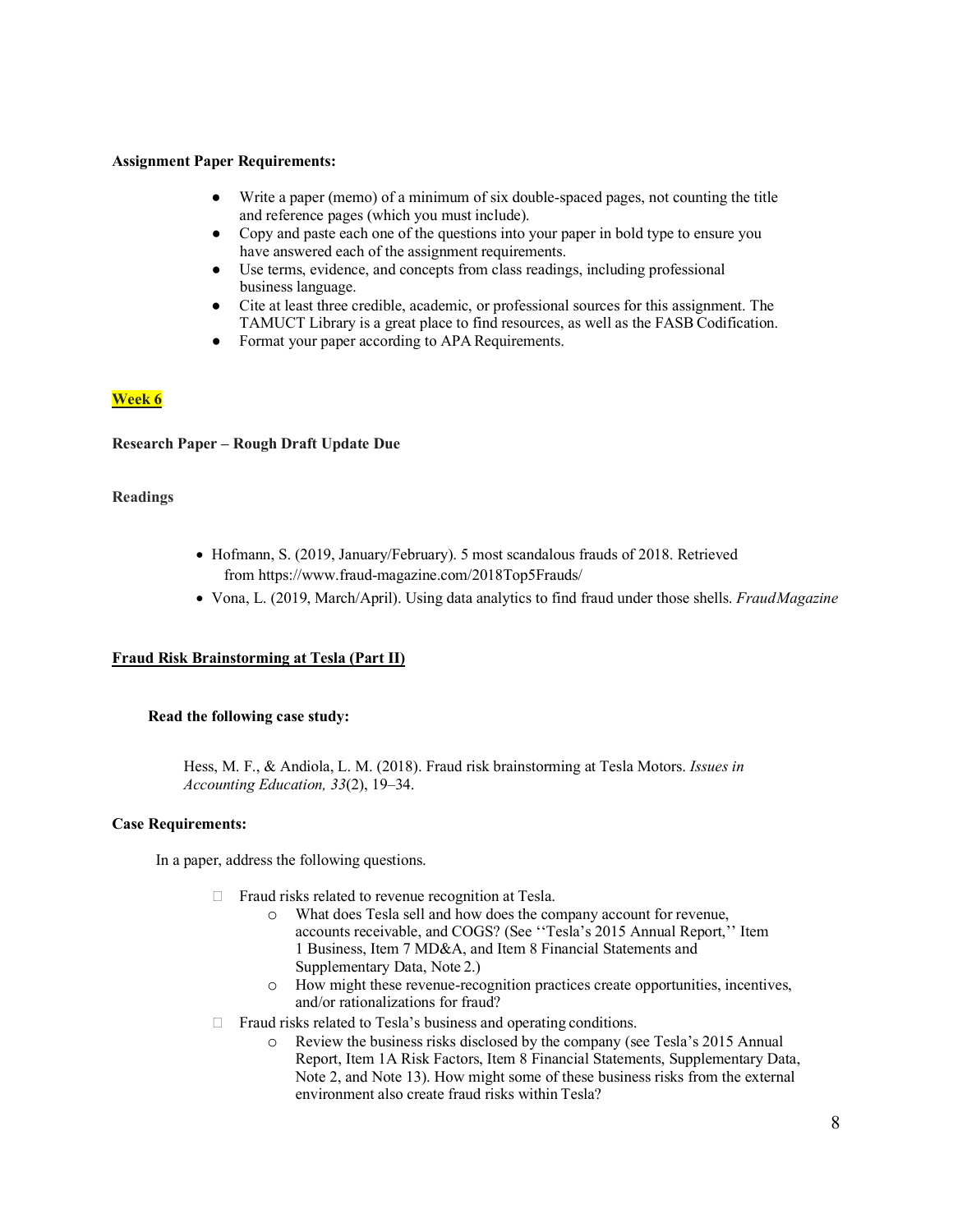- o What fraud risks are posed by Tesla's expansion plans and the company's ability to operate as a going concern? (See Tesla's 2015 Annual Report, and refer to Item1A.)
- o What related-party transactions support Tesla's financial performance? (See Tesla's 2015 Annual Report, Item 1 Manufacturing.) How might these transactions create opportunities for fraud?
- $\Box$  Fraud risks indicated by the results of preliminary analytical procedures.
	- o What fraud risks may be indicated by the year-to-year comparisons of Tesla's financial statements (refer to Exhibits 1 and 2 in the case study)?
	- o How does the company perform relative to its peers (refer to Exhibit 4 in the case study)? Do these ratios and trends seem reasonable?

- Write a paper (memo) of a minimum of six double-spaced pages, not counting the title and reference pages (which you must include).
- Copy and paste each one of the questions into your paper in bold type to ensure you have answered each of the assignment requirements.
- Use terms, evidence, and concepts from class readings, including professional business language.
- Cite at least three credible, academic, or professional sources for this assignment. The TAMUCT Library is a great place to find resources, as well as the FASB Codification.
- Format your paper according to APA Requirements.

## **Week 7**

### **Research Paper – Rough Draft Update Due**

### **Readings**

- Blagojevic, N. (2017, March). Auditing an organization's governance and ethics. Retrieved from https:/[/www.fraud-magazine.com/article.aspx?id=4294997833](http://www.fraud-magazine.com/article.aspx?id=4294997833)
- Carozza D. (2017). Cultivating humility, not confidence, in ethics training can keep execs out of jail. Retrieved from https:/[/www.fraudconferencenews.com/home/2017/6/20/cultivating-humility-not](http://www.fraudconferencenews.com/home/2017/6/20/cultivating-humility-not-)confidence-in-ethics-training-can-keep-execs-out-of-jail
- Wahab, S., Tietel, K., & Smith, C. (2018). Overhead cost allocation and earnings manipulation between quarters. *Management Accounting Quarterly, 19*(3), 1-10.

### **Don't Leave Your Hand in the Cookie Jar**

### **Read the following case:**

McDonald, R. (2011, December). Don't leave your hand in the cookie jar**.** *IMA Educational Case Journal, 4*(4), ART. 2.

## **Case Requirements:**

Prepare a paper (memo) that addresses the following questions: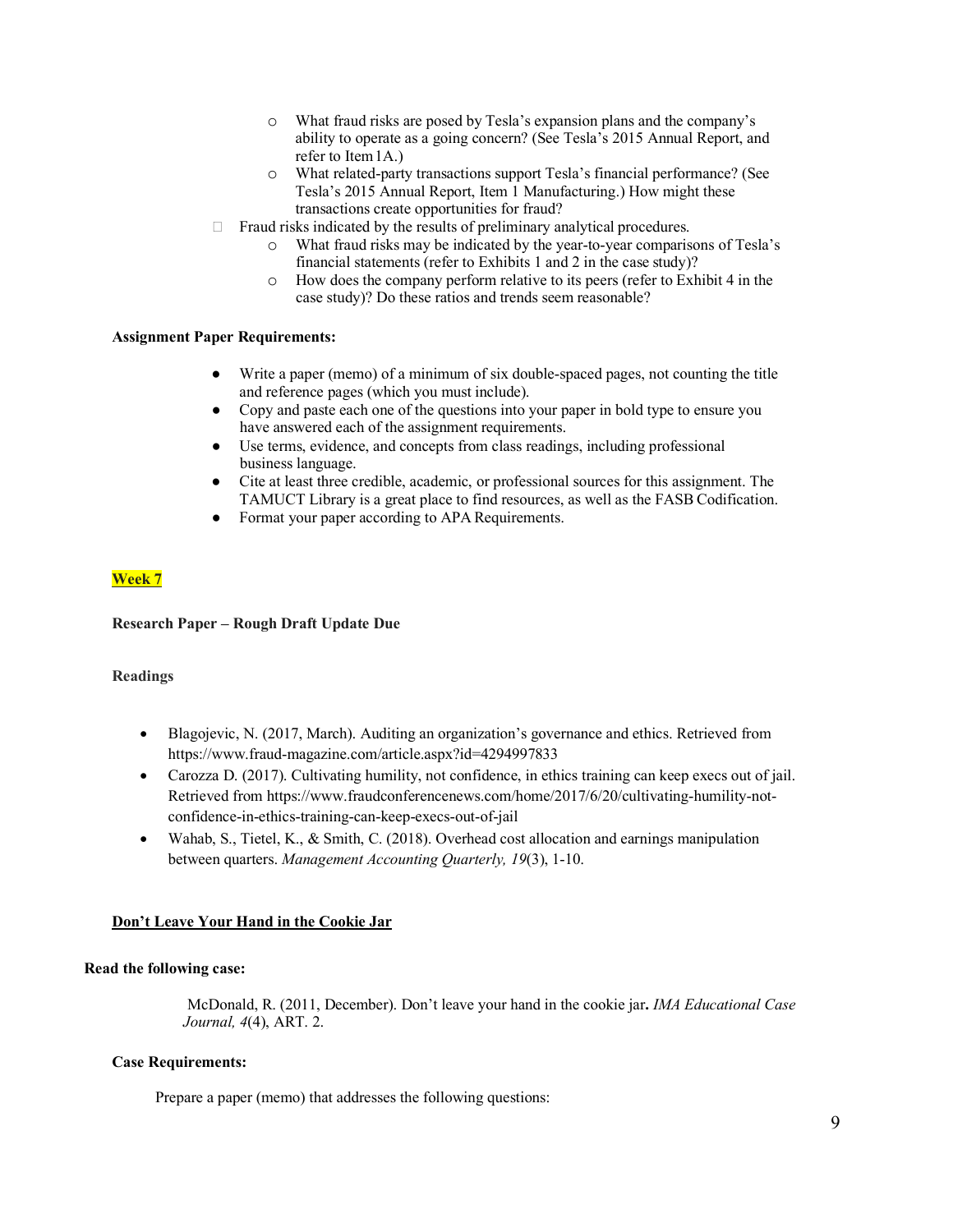- $\Box$  How can John use the IMA Standards of Ethical Professional Practice to evaluate his own ethical behavior? Be specific.
- What steps could John take to resolve the ethical dilemma he faces? Be specific.
- $\Box$  Concerning the three accounting adjustments, whose arguments are more persuasive, Karl's or John's? Again, be specific.
- Calculate the difference between Karl's and John's recommended adjustments for bad debt, product returns, and warranties. Do you consider each individual difference material? Is the combination of the three amounts material?

- Write a paper (memo) of a minimum of six double-spaced pages, not counting the title and reference pages (which you must include).
- Copy and paste each one of the questions into your paper in bold type to ensure you have answered each of the assignment requirements.
- Use terms, evidence, and concepts from class readings, including professional business language.
- Cite at least three credible, academic, or professional sources for this assignment. The TAMUCT Library is a great place to find resources, as well as the FASB Codification.
- Format your paper according to APA Requirements.

## **Week 8**

### **Research Paper – Final Draft Due (3000 words)**

### **Readings**

- Blagojevic, N. (2017, March). Auditing an organization's governance and ethics. Retrieved from https:/[/www.fraud-magazine.com/article.aspx?id=4294997833](http://www.fraud-magazine.com/article.aspx?id=4294997833)
- Carozza D. (2017). Cultivating humility, not confidence, in ethics training can keep execs out of jail. Retrieved from https:/[/www.fraudconferencenews.com/home/2017/6/20/cultivating-humility-not](http://www.fraudconferencenews.com/home/2017/6/20/cultivating-humility-not-)confidence-in-ethics-training-can-keep-execs-out-of-jail
- Wahab, S., Tietel, K., & Smith, C. (2018). Overhead cost allocation and earnings manipulation between quarters. *Management Accounting Quarterly, 19*(3), 1-10.

## **Ace Fertilizer Company: Ethical Cost Allocations and Price Determination**

### **Read the case:**

Kreuze, J. (2009, September). Ace fertilizer company: Ethical cost allocations and price determination. *IMA Educational Case Journal, 2*(3), ART. 3. Retrieved from https:/[/www.imanet.org/search/?ssopc=1#hawktabfield=it&it=all&keyword=Ace+Fertilizer+Compan](http://www.imanet.org/search/?ssopc=1%23hawktabfield%3Dit&it=all&keyword=Ace%2BFertilizer%2BCompany%25) [y%](http://www.imanet.org/search/?ssopc=1%23hawktabfield%3Dit&it=all&keyword=Ace%2BFertilizer%2BCompany%25) 3a+Ethical+Cost+Allocations+and+Price+Determination

### **Case Requirements:**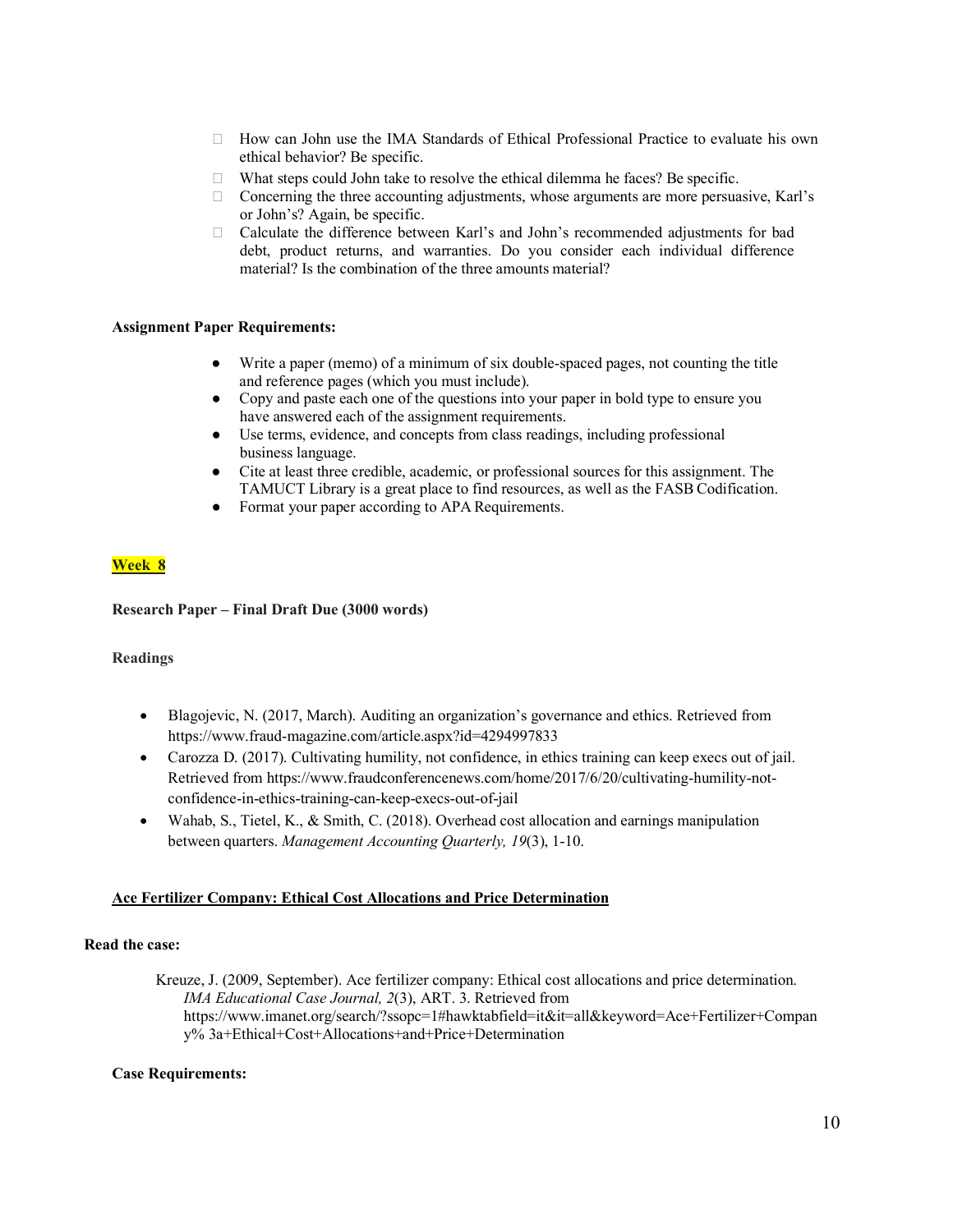Prepare a paper (memo) and address the following questions:

- Did Abby compute the cost of the Breeland Ltd. special order correctly **before** the weekend get- together? If not, how was her cost estimate and/or price determination flawed?
- $\Box$  Whose assessment of the costing of this special order do you believe is correct—George Smilee's or Abby Conroy's? That is, should George's conversations with Josh impact Abby's cost estimate of the Breeland Ltd. special order? Explain your answer.
- $\Box$  Are there any ethical issues related to the cost determination on the Breeland Ltd. special order? If so, what issues are present? How should Abby resolve these conflicts? Should Abby go directly to Tom Brennen about this new development? How can Abby use the IMA *Statement of Ethical Professional Practice* as a guide for her actions?
- $\Box$  If Abby were to modify her original cost estimate of the Breeland Ltd. special order to include Josh's purchase of the remaining 10 gallons of XO-1600, what price determination would she have arrived at? What impact would that have had on Ace Fertilizer's bottom line?

## **Assignment Paper Requirements:**

- Write a paper (memo) of a minimum of six double-spaced pages, not counting the title and reference pages (which you must include).
- Copy and paste each one of the questions into your paper in bold type to ensure you have answered each of the assignment requirements.
- Use terms, evidence, and concepts from class readings, including professional business language.
- Cite at least three credible, academic, or professional sources for this assignment. The TAMUCT Library is a great place to find resources, as well as the FASB Codification.
- Format your paper according to APA Requirements.

## **Important University Dates**

## *https://www.tamuct.edu/registrar/academic-calendar.html*

## **Technology Requirements**

This course will use the A&M-Central Texas Instructure Canvas learning management system. **We strongly recommend the latest versions of Chrome or Firefox browsers. Canvas no longer supports any version of Internet Explorer.**

Logon to A&M-Central Texas Canvas [https://tamuct.instructure.com/] or access Canvas through the TAMUCT Online link in myCT [https://tamuct.onecampus.com/]. You will log in through our Microsoft portal.

Username: Your MyCT email address. Password: Your MyCT password

## **Canvas Support**

Use the Canvas Help link, located at the bottom of the left-hand menu, for issues with Canvas. You can select "Chat with Canvas Support," submit a support request through "Report a Problem," or call the Canvas support line: 1-844-757-0953.

For issues related to course content and requirements, contact your instructor.

## **Online Proctored Testing**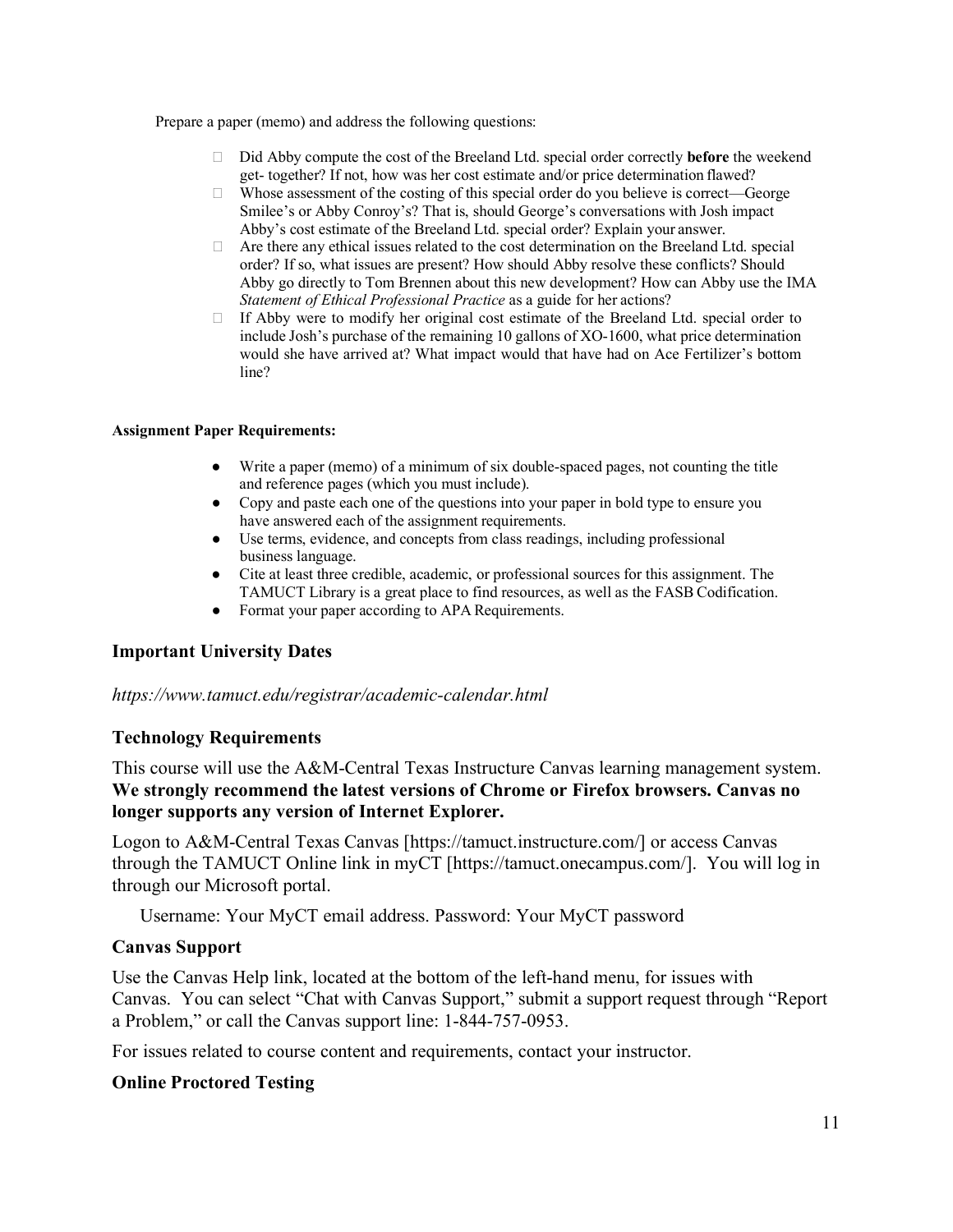A&M-Central Texas uses Proctorio for online identity verification and proctored testing. This service is provided at no direct cost to students. If the course requires identity verification or proctored testing, the technology requirements are: Any computer meeting the minimum computing requirements, plus web camera, speaker, and microphone (or headset). Proctorio also requires the Chrome web browser with their custom plug in.

# **Other Technology Support**

For log-in problems, students should contact Help Desk Central, 24 hours a day, 7 days a week

Email: [helpdesk@tamu.edu](mailto:helpdesk@tamu.edu) Phone: (254) 519-5466 [Web Chat:](http://hdc.tamu.edu/) [http://hdc.tamu.edu] *Please let the support technician know you are an A&M-Central Texas student.* 

# **UNIVERSITY RESOURCES, PROCEDURES, AND GUIDELINES**

# **Drop Policy**

If you discover that you need to drop this class, you must complete the **Drop Request Dynamic** Form through Warrior Web.

[https://dynamicforms.ngwebsolutions.com/casAuthentication.ashx?InstID=eaed95b9-f2be-45f3 a37d-

46928168bc10&targetUrl=https%3A%2F%2Fdynamicforms.ngwebsolutions.com%2FSubmit% 2FForm%2FStart%2F53b8369e-0502-4f36-be43-f02a4202f612].

Faculty cannot drop students; this is always the responsibility of the student. The Registrar's Office will provide a deadline on the Academic Calendar for which the form must be completed. Once you submit the completed form to the Registrar's Office, you must go into Warrior Web and confirm that you are no longer enrolled. If you still show as enrolled, FOLLOW-UP with the Registrar's Office immediately. You are to attend class until the procedure is complete to avoid penalty for absence. Should you miss the drop deadline or fail to follow the procedure, you will receive an F in the course, which may affect your financial aid and/or VA educational benefits.

# **Academic Integrity**

Texas A&M University-Central Texas values the integrity of the academic enterprise and strives for the highest standards of academic conduct. A&M-Central Texas expects its students, faculty, and staff to support the adherence to high standards of personal and scholarly conduct to preserve the honor and integrity of the creative community. Any deviation by students from this expectation may result in a failing grade for the assignment and potentially a failing grade for the course. All academic misconduct concerns will be referred to the Office of Student Conduct. When in doubt on collaboration, citation, or any issue, please contact your instructor before taking a course of action.

For more [information regarding the Student Conduct process,](https://nam04.safelinks.protection.outlook.com/?url=https%3A%2F%2Fwww.tamuct.edu%2Fstudent-affairs%2Fstudent-conduct.html&data=04%7C01%7Clisa.bunkowski%40tamuct.edu%7Ccfb6e486f24745f53e1a08d910055cb2%7C9eed4e3000f744849ff193ad8005acec%7C0%7C0%7C637558437485252160%7CUnknown%7CTWFpbGZsb3d8eyJWIjoiMC4wLjAwMDAiLCJQIjoiV2luMzIiLCJBTiI6Ik1haWwiLCJXVCI6Mn0%3D%7C1000&sdata=yjftDEVHvLX%2FhM%2FcFU0B99krV1RgEWR%2BJ%2BhvtoR6TYk%3D&reserved=0) [https://www.tamuct.edu/studentaffairs/student-conduct.html].

If you know of potential honor violations by other students, you may [submit a report,](https://nam04.safelinks.protection.outlook.com/?url=https%3A%2F%2Fcm.maxient.com%2Freportingform.php%3FTAMUCentralTexas%26layout_id%3D0&data=04%7C01%7Clisa.bunkowski%40tamuct.edu%7Ccfb6e486f24745f53e1a08d910055cb2%7C9eed4e3000f744849ff193ad8005acec%7C0%7C0%7C637558437485262157%7CUnknown%7CTWFpbGZsb3d8eyJWIjoiMC4wLjAwMDAiLCJQIjoiV2luMzIiLCJBTiI6Ik1haWwiLCJXVCI6Mn0%3D%7C1000&sdata=CXGkOa6uPDPX1IMZ87z3aZDq2n91xfHKu4MMS43Ejjk%3D&reserved=0) [https://cm.maxient.com/reportingform.php?TAMUCentralTexas&layout\_id=0].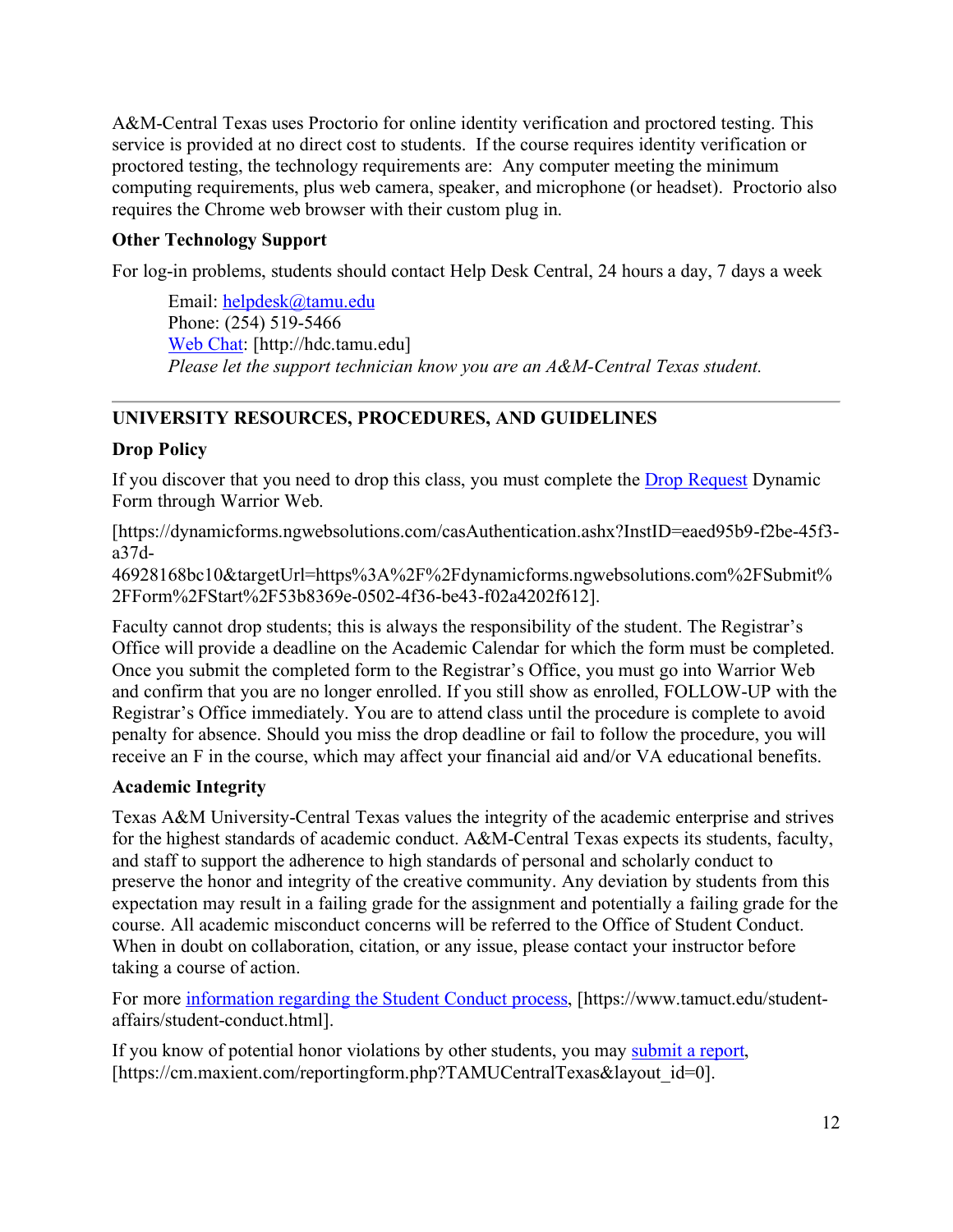# **Academic Accommodations**

At Texas A&M University-Central Texas, we value an inclusive learning environment where every student has an equal chance to succeed and has the right to a barrier-free education. The Warrior Center for Student Success, Equity and Inclusion is responsible for ensuring that students with a disability receive equal access to the university's programs, services and activities. If you believe you have a disability requiring reasonable accommodations, please contact the Office of Access and Inclusion, WH-212; or call (254) 501-5836. Any information you provide is private and confidential and will be treated as such.

For more information, please visit our  $\Delta$ cess & Inclusion Canvas page (log-in required) [https://tamuct.instructure.com/courses/717]

# **Important information for Pregnant and/or Parenting Students**

Texas A&M University-Central Texas supports students who are pregnant and/or parenting. In accordance with requirements of Title IX and related guidance from US Department of Education's Office of Civil Rights, the Dean of Student Affairs' Office can assist students who are pregnant and/or parenting in seeking accommodations related to pregnancy and/or parenting. Students should seek out assistance as early in the pregnancy as possible. For more information, please visit [Student Affairs](https://www.tamuct.edu/student-affairs/pregnant-and-parenting-students.html) [https://www.tamuct.edu/student-affairs/pregnant-and-parentingstudents.html]. Students may also contact the institution's Title IX Coordinator. If you would like to read more about these [requirements and guidelines](http://www2.ed.gov/about/offices/list/ocr/docs/pregnancy.pdf) online, please visit the website [http://www2.ed.gov/about/offices/list/ocr/docs/pregnancy.pdf].

Title IX of the Education Amendments Act of 1972 prohibits discrimination on the basis of sex and gender–including pregnancy, parenting, and all related conditions. A&M-Central Texas is able to provide flexible and individualized reasonable accommodation to pregnant and parenting students. All pregnant and parenting students should contact the Associate Dean in the Division of Student Affairs at (254) 501-5909 to seek out assistance. Students may also contact the University's Title IX Coordinator.

# **Tutoring**

Tutoring is available to all A&M-Central Texas students, both virtually and in-person. Student success coaching is available online upon request.

If you have a question, are interested in becoming a tutor, or in need of success coaching contact the Warrior Center for Student Success, Equity and Inclusion at (254) 501-5836, visit the Warrior Center at 212 Warrior Hall, or by emailing [WarriorCenter@tamuct.edu.](mailto:WarriorCenter@tamuct.edu)

To schedule tutoring sessions and view tutor availability, please visit [Tutor Matching](https://tutormatchingservice.com/TAMUCT) [Services](https://tutormatchingservice.com/TAMUCT) [https://tutormatchingservice.com/TAMUCT] or visit the Tutoring Center in 111 Warrior Hall.

Chat live with a remote tutor 24/7 for almost any subject from on your computer! Tutor.com is an online tutoring platform that enables A&M-Central Texas students to log in and receive online tutoring support at no additional cost. This tool provides tutoring in over 40 subject areas except writing support. Access Tutor.com through Canvas.

# **University Writing Center**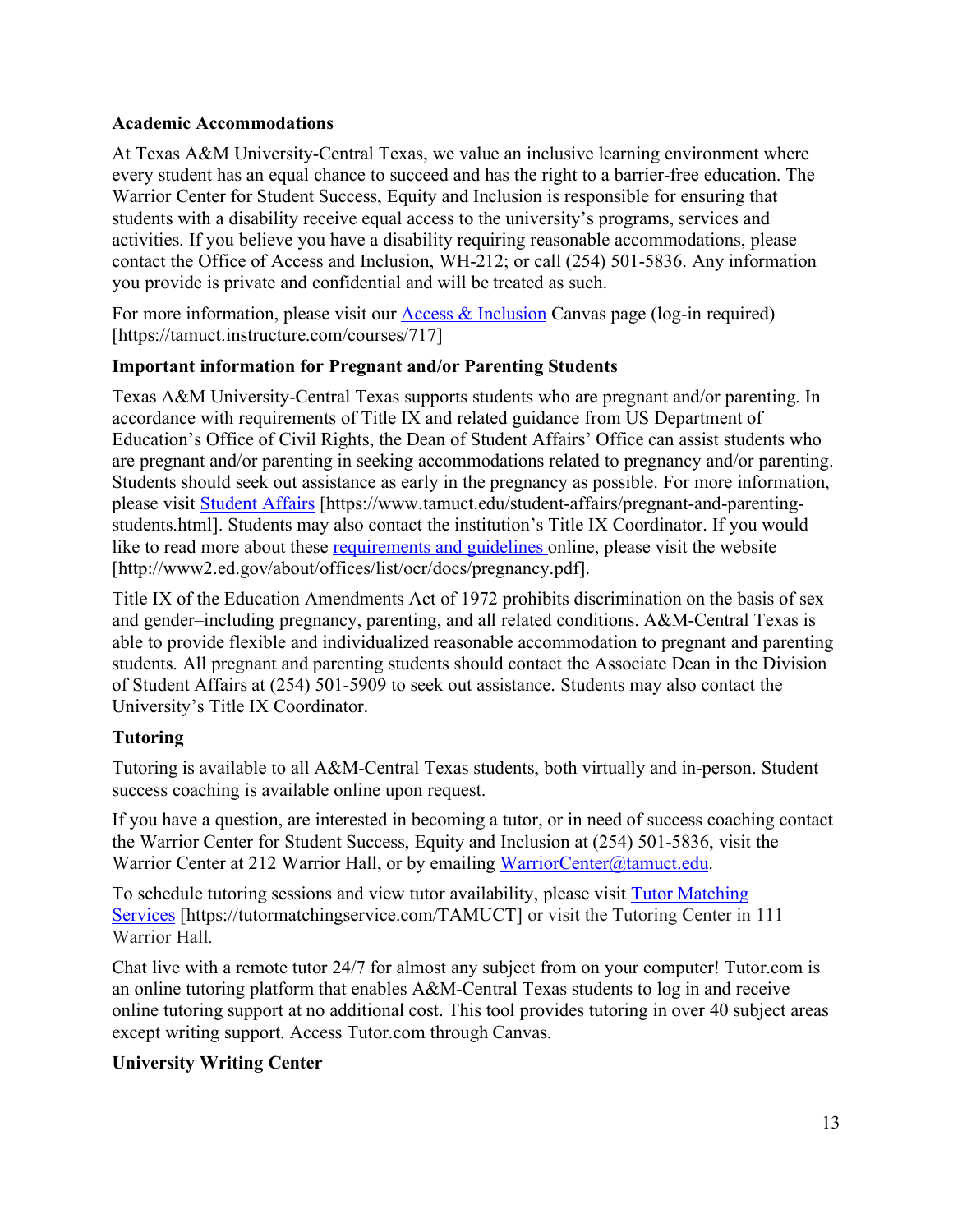University Writing Center: Located in Warrior Hall 416, the University Writing Center (UWC) at Texas A&M University–Central Texas (A&M–Central Texas) is a free service open to all A&M–Central Texas students. For the Spring 2022 semester, the hours of operation are from 10:00 a.m.-5:00 p.m. Monday thru Thursday in Warrior Hall 416 (with online tutoring available every hour as well) with satellite hours available online only Monday thru Thursday from 6:00- 9:00 p.m. and Saturday 12:00-3:00 p.m.

Tutors are prepared to help writers of all levels and abilities at any stage of the writing process. While tutors will not write, edit, or grade papers, they will assist students in developing more effective composing practices. By providing a practice audience for students' ideas and writing, our tutors highlight the ways in which they read and interpret students' texts, offering guidance and support throughout the various stages of the writing process. In addition, students may work independently in the UWC by checking out a laptop that runs the Microsoft Office suite and connects to WIFI, or by consulting our resources on writing, including all of the relevant style guides. Whether you need help brainstorming ideas, organizing an essay, proofreading, understanding proper citation practices, or just want a quiet place to work, the UWC is here to help!

Students may arrange a one-to-one session with a trained and experienced writing tutor by making an appointment via [WCOnline](https://tamuct.mywconline.com/) [https://tamuct.mywconline.com/]. In addition, you can email Dr. Bruce Bowles Jr. at bruce.bowles  $@$ tamuct.edu if you have any questions about the UWC, need any assistance with scheduling, or would like to schedule a recurring appointment with your favorite tutor by making an appointment via [WCOnline](https://tamuct.mywconline.com/) [https://tamuct.mywconline.com/]. In addition, you can email Dr. Bruce Bowles Jr. at bruce.bowles@tamuct.edu if you have any questions about the UWC, need any assistance with scheduling, or would like to schedule a recurring appointment with your favorite tutor.

# **University Library**

The University Library provides many services in support of research across campus and at a distance. We offer over 200 electronic databases containing approximately 400,000 eBooks and 82,000 journals, in addition to the 96,000 items in our print collection, which can be mailed to students who live more than 50 miles from campus. Research guides for each subject taught at A&M-Central Texas are available through our website to help students navigate these resources. On campus, the library offers technology including cameras, laptops, microphones, webcams, and digital sound recorders.

Research assistance from a librarian is also available 24 hours a day through our online chat service, and at the reference desk when the library is open. Research sessions can be scheduled for more comprehensive assistance, and may take place virtually through WebEx, Microsoft Teams or in-person at the library. [Schedule an appointment](https://nam04.safelinks.protection.outlook.com/?url=https%3A%2F%2Ftamuct.libcal.com%2Fappointments%2F%3Fg%3D6956&data=04%7C01%7Clisa.bunkowski%40tamuct.edu%7Cde2c07d9f5804f09518008d9ab7ba6ff%7C9eed4e3000f744849ff193ad8005acec%7C0%7C0%7C637729369835011558%7CUnknown%7CTWFpbGZsb3d8eyJWIjoiMC4wLjAwMDAiLCJQIjoiV2luMzIiLCJBTiI6Ik1haWwiLCJXVCI6Mn0%3D%7C3000&sdata=KhtjgRSAw9aq%2FoBsB6wyu8b7PSuGN5EGPypzr3Ty2No%3D&reserved=0) 

[here](https://nam04.safelinks.protection.outlook.com/?url=https%3A%2F%2Ftamuct.libcal.com%2Fappointments%2F%3Fg%3D6956&data=04%7C01%7Clisa.bunkowski%40tamuct.edu%7Cde2c07d9f5804f09518008d9ab7ba6ff%7C9eed4e3000f744849ff193ad8005acec%7C0%7C0%7C637729369835011558%7CUnknown%7CTWFpbGZsb3d8eyJWIjoiMC4wLjAwMDAiLCJQIjoiV2luMzIiLCJBTiI6Ik1haWwiLCJXVCI6Mn0%3D%7C3000&sdata=KhtjgRSAw9aq%2FoBsB6wyu8b7PSuGN5EGPypzr3Ty2No%3D&reserved=0) [https://tamuct.libcal.com/appointments/?g=6956]. Assistance may cover many topics, including how to find articles in peer-reviewed journals, how to cite resources, and how to piece together research for written assignments.

Our 27,000-square-foot facility on the A&M-Central Texas main campus includes student lounges, private study rooms, group work spaces, computer labs, family areas suitable for all ages, and many other features. Services such as interlibrary loan, TexShare, binding, and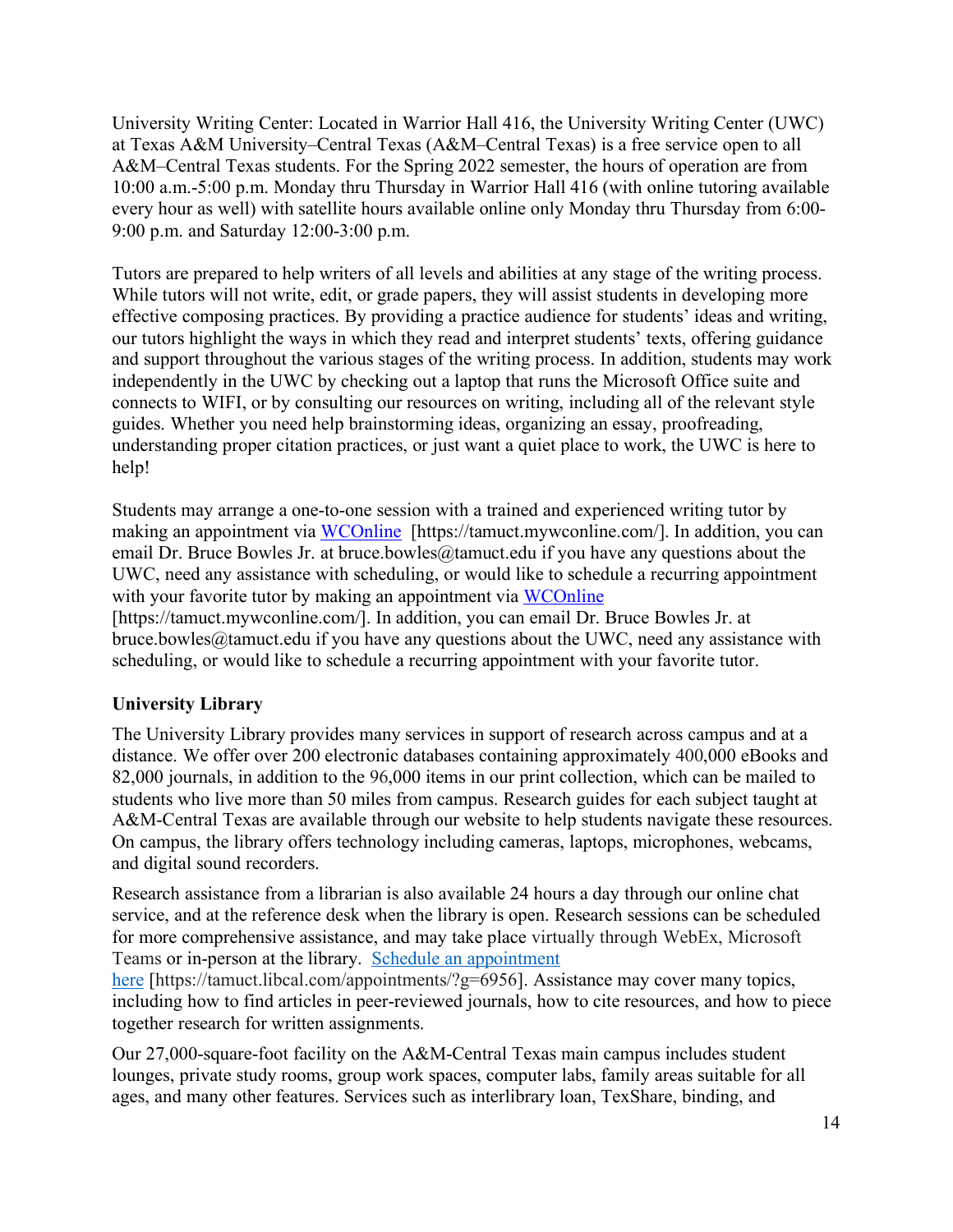laminating are available. The library frequently offers workshops, tours, readings, and other events. For more information, please visit our Library [website](https://nam04.safelinks.protection.outlook.com/?url=https%3A%2F%2Ftamuct.libguides.com%2Findex&data=04%7C01%7Clisa.bunkowski%40tamuct.edu%7C7d8489e8839a4915335f08d916f067f2%7C9eed4e3000f744849ff193ad8005acec%7C0%7C0%7C637566044056484222%7CUnknown%7CTWFpbGZsb3d8eyJWIjoiMC4wLjAwMDAiLCJQIjoiV2luMzIiLCJBTiI6Ik1haWwiLCJXVCI6Mn0%3D%7C1000&sdata=2R755V6rcIyedGrd4Os5rkgn1PvhHKU3kUV1vBKiHFo%3D&reserved=0)  [http://tamuct.libguides.com/index].

# **OPTIONAL POLICY STATEMENTS**

# **A Note about Sexual Violence at A&M-Central Texas**

Sexual violence is a serious safety, social justice, and public health issue. The university offers support for anyone struggling with these issues. University faculty are mandated reporters, so if someone discloses that they were sexually assaulted (or a victim of Domestic/Dating Violence or Stalking) while a student at TAMUCT, faculty members are required to inform the Title IX Office. If you want to discuss any of these issues confidentially, you can do so through Student Wellness and Counseling (254-501-5955) located on the second floor of Warrior Hall (207L).

Sexual violence can occur on our campus because predators often feel emboldened, and victims often feel silenced or shamed. It is incumbent on ALL of us to find ways to actively create environments that tell predators we don't agree with their behaviors and tell survivors we will support them. Your actions matter. Don't be a bystander; be an agent of change. For additional information on campus policy and resources visit the [Title IX webpage](https://www.tamuct.edu/compliance/titleix.html) [\[https://www.tamuct.edu/compliance/titleix.html\]](https://www.tamuct.edu/compliance/titleix.html).

# **Behavioral Intervention**

Texas A&M University-Central Texas cares about the safety, health, and well-being of its students, faculty, staff, and community. If you are aware of individuals for whom you have a concern, please make a referral to the Behavioral Intervention Team. Referring your concern shows you care. You can complete the [referral](https://cm.maxient.com/reportingform.php?TAMUCentralTexas&layout_id=2) online

```
[https://cm.maxient.com/reportingform.php?TAMUCentralTexas&layout_id=2].
```
Anonymous referrals are accepted. Please see the [Behavioral Intervention Team](https://www.tamuct.edu/bit) website for more information [https://www.tamuct.edu/bit]. If a person's behavior poses an imminent threat to you or another, contact 911 or A&M-Central Texas University Police at 254-501-5805.

# **INSTRUCTOR POLICIES**

Professional level writing and communication are critical skills in the business world. This standard should be displayed in all assignments for this class. All communications, both to the Professor and student colleagues should be kept professional, including Discussion Board postings and email correspondence. For written assignments, all work should be proofread, free of grammatical errors, include proper citations, and be by American Psychological Association (APA) standards.

**NOTE #1:** There are NO EXTRA CREDIT assignments available for this course.